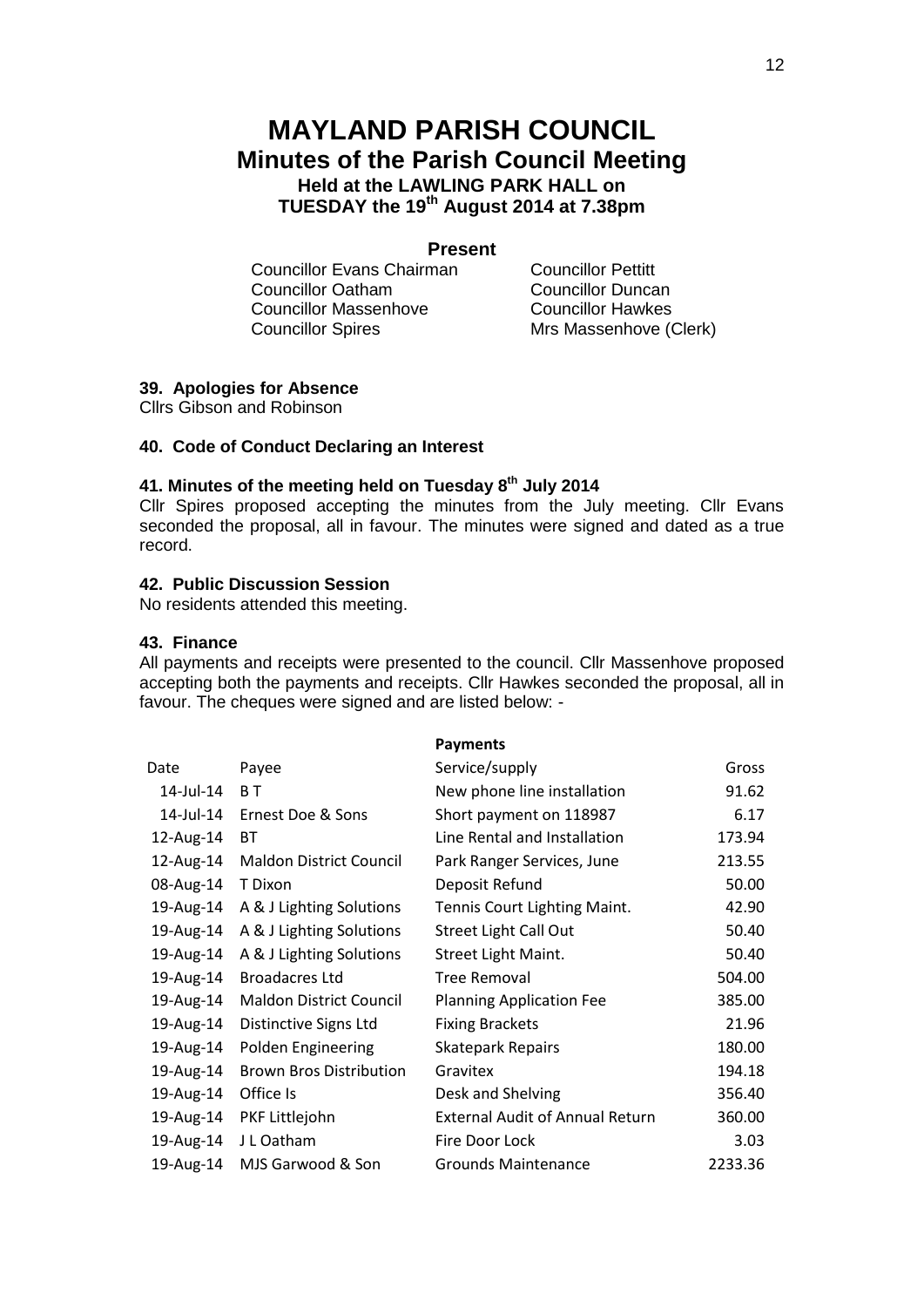| 19-Aug-14 | MJS Garwood & Son              | Padlock                       | 30.00    |
|-----------|--------------------------------|-------------------------------|----------|
| 19-Aug-14 | Hilary Brightman               | <b>Architect's Fees</b>       | 1344.60  |
| 19-Aug-14 | Mrs J Massenhove               | Petty Cash                    | 100.00   |
| 25-Aug-14 | All Staff Payments             | <b>Staff Wages</b>            | 1466.04  |
|           |                                |                               | 7857.55  |
|           |                                |                               |          |
|           |                                | <b>Receipts</b>               |          |
| Date      | Received from                  | Description                   | Gross    |
| 08-Aug-14 | <b>Mayland Parish Council</b>  | Transfer from Mayland Par ACS | 20000.00 |
| 14-Aug-14 | <b>Maldon District Council</b> | <b>Hall Hire Election</b>     | 160.00   |
| 14-Aug-14 | deposit at branch              | <b>Various Fees</b>           | 306.00   |
|           |                                |                               | 20466.00 |
|           |                                | <b>Petty Cash</b>             |          |
|           |                                |                               |          |
| Date      | Payee                          | Service/supply                | Gross    |
| 11-Jul-14 | Post Office Counters Ltd       | <b>Stamps</b>                 | 25.12    |
| 12-Aug-14 | All Seasons                    | <b>Cleaning Materials</b>     | 11.00    |
| 12-Aug-14 | All Seasons                    | <b>Cleaning Materials</b>     | 2.00     |
| 12-Aug-14 | Tesco                          | Petrol                        | 12.90    |
|           |                                |                               | 51.02    |

Mandate form. The Clerk reported that the bank has confirmed the changes. Auditor's Report. The Chairman read the external auditor's report confirming that the annual return is in order.

#### **44. Planning**

**Consideration of applications for the council to make comment to the Planning Authority.**

**FUL/MAL/14/00562** Application to vary condition 2 of FUL/MAL/11/00385 to amend the design of the 2no. approved dwellings. 97 Imperial Avenue . Too late to respond.

**HOUSE/MAL/14/00688** Convert existing single storey bungalow to 2 storey house 271 Esplanade Too late to respond.

**WTPO/MAL/14/00657** TPO 08/91 - Area 1. Erect fence along line marked in red on plan JEP/MDC/TPOM/14/01 removing to ground level, any trees along this line. On plan land labelled EX14344 - all trees apart from viable fruit trees and perimeter trees plus any significant 'quality' to be cut down to ground level i.e. roots removed to create a partially clear area which will then be planted with trees such as Horse Chestnut, Beech, Hazel, Sycamore et al. Viable fruit trees to be dealt with on an individual basis and selective pruning undertaken, where necessary and none removed. Area A as on plan - filter out the existing trees to produce an appropriate density. Further information submitted to clarify trees to be removed - Plan 1 re EX14344 and plan 3 re Area A. Trees to remain shown on Plan 2 re EX14344 and Plan 4 re Area A.

Land South West Of Nipsells Chase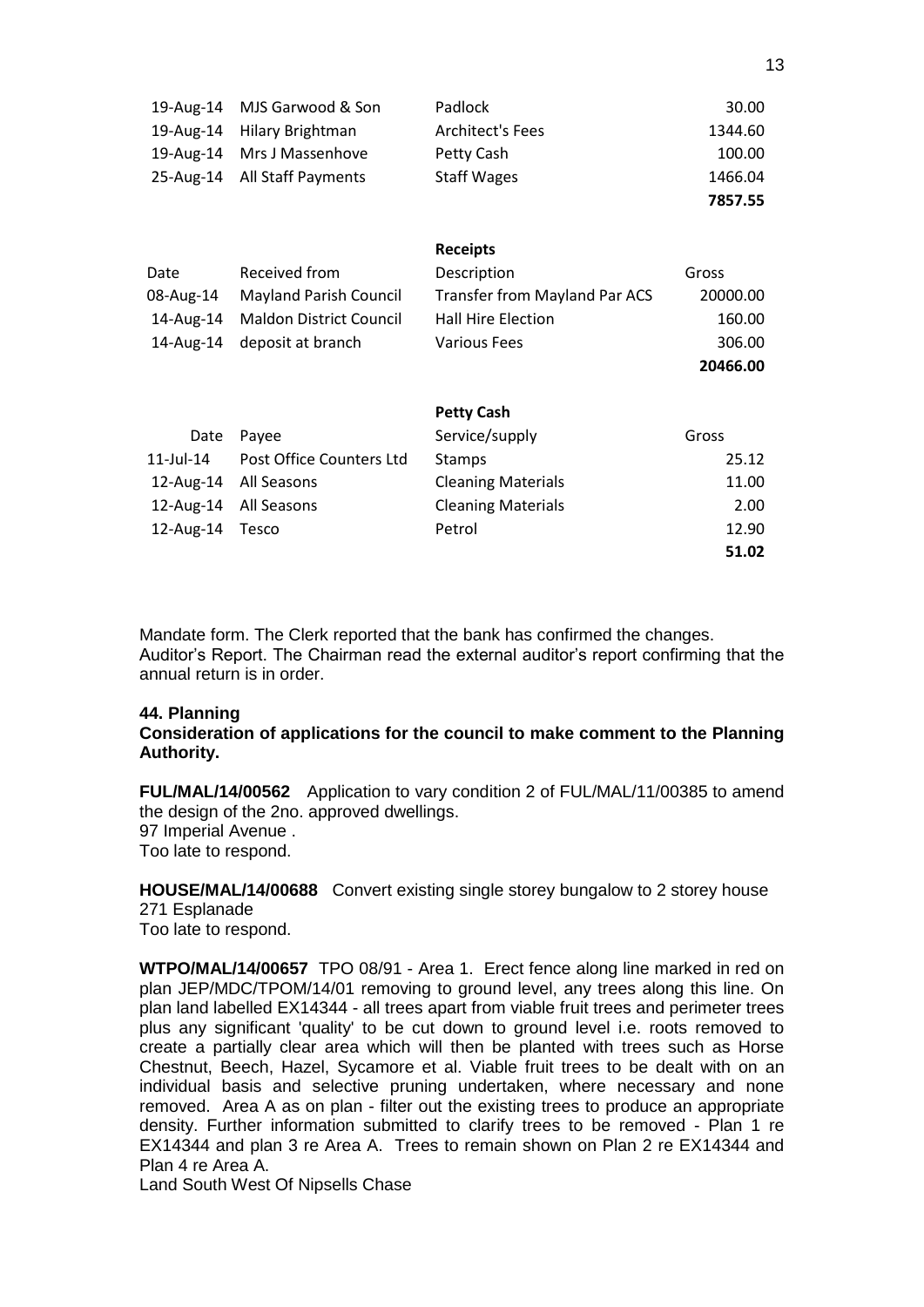6 objection, 1 no objection. There was insufficient information in the application to reassure the Parish Council that this development amounts to conservation of the land, including protection of the great crested newt under MDC planning policy N2, and is not a prelude to building on the site.

### **FUL/MAL/14/00691** Erection of a 3 bedroom farm workers dwelling.

Dairy Farm Dairy Farm Road Althorne

7 No objections, on the premise that the use of the property must be strongly adhered to, it must remain a farmworker's dwelling.

Cllr Massenhove left the meeting at 8.34pm.

**LDP/MAL/14/00564** Claim for Lawful Development Certificate: Proposed single storey rear extension the full width of the existing detached house. Not exceeding 3m high. 104 Nipsells Chase

6 No objections

#### **Planning decisions made by the local Planning Authority**

**FUL/MAL/14/00177.** Demolish existing bungalow and construct two storey dwelling. 5 Sea View Parade

Refused.

WTPO/MAL/14/00542 TPO 2/04 T1 - Oak – Remove. 57 West Avenue Refused

#### **Planning Appeals**

**APP/X1545/A/14/2223096** FUL/MAL/14/00164 Reduction of existing storage lean-to, demolition of disused barns, erection of 2 No dwellings with associated parking area. Firth View, Steeple Road. An appeal has been received by the Planning Inspectorate.

#### **45. Lawling Park Committee** Inc. Bakersfield, Lawling Playing Field & Dog Walk Area

MDC Licencing. The Chairman brought to the Parish Council's attention that a formal letter had been received from MDC following a complaint regarding music being played beyond the permitted time of 11pm on the night of the village fete. It was noted that a Temporary Event Licence can be applied for if there is a requirement to work outside the boundaries of the premises licence.

Bakersfield baby swings. The supplier has incorrectly fitted swings suitable only for older children. **Clerk** to contact supplier to have incorrect swings removed and correct ones fitted.

Feasibility of additional windows at LPH. There was discussion as to whether internal partitions clash with existing window frames and the feasibility of using these frames for additional windows. It was decided to leave this until the extension is planned and the architect has the opportunity to comment.

Cllr Pettitt left the meeting at 9.10pm.

#### **46. Highways**

Nipsells Chase hearing. The Inspector's decision is awaited. It is expected to take several weeks

Congestion in Imperial Avenue and parking at shops. After discussion, particularly of the poor parking and blocking of buses, it was decided to request advice from Highways. **Clerk** to action.